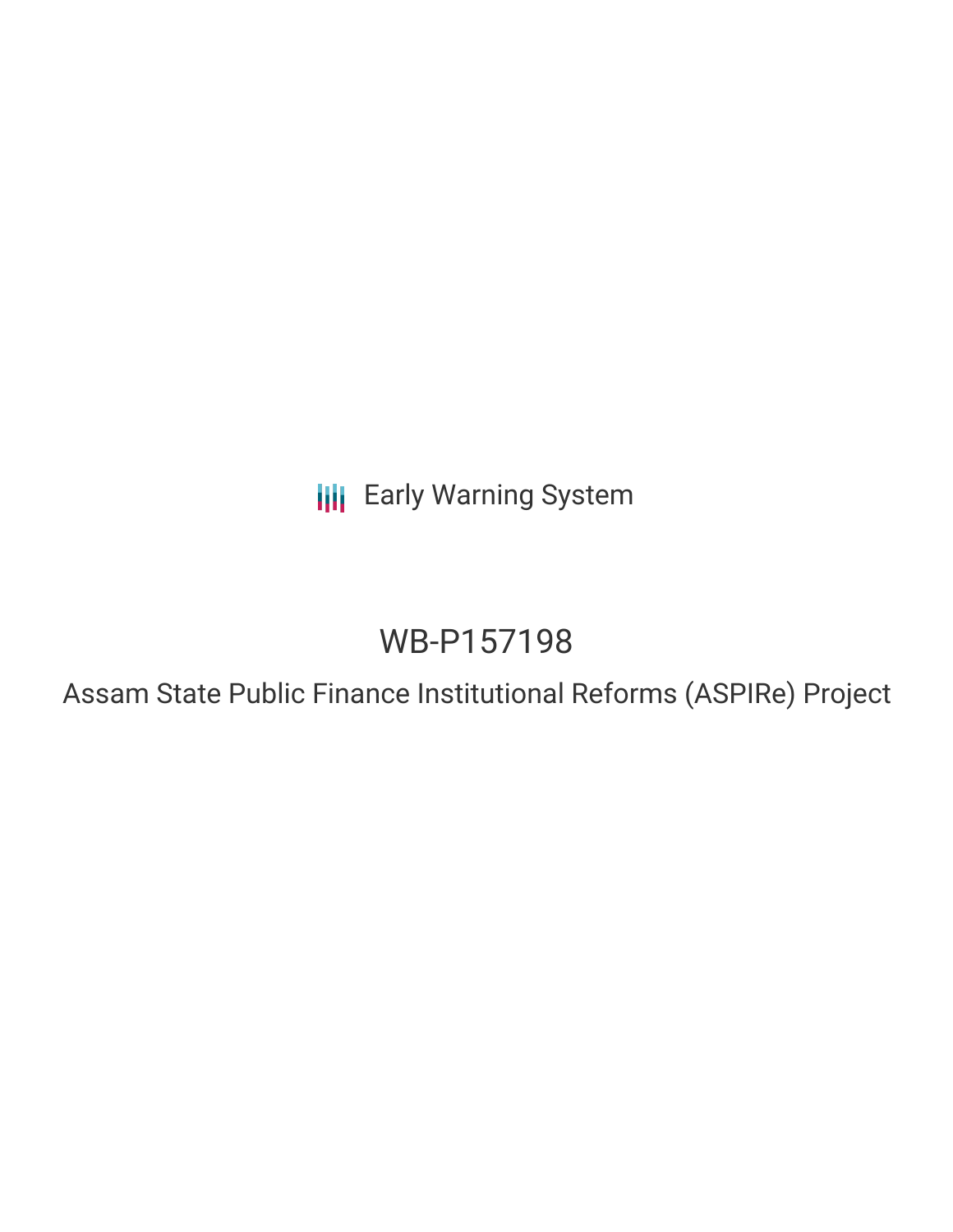

#### **Quick Facts**

| <b>Countries</b>               | India                                               |
|--------------------------------|-----------------------------------------------------|
| <b>Specific Location</b>       | Assam                                               |
| <b>Financial Institutions</b>  | World Bank (WB)                                     |
| <b>Status</b>                  | Active                                              |
| <b>Bank Risk Rating</b>        | C                                                   |
| <b>Voting Date</b>             | 2017-06-15                                          |
| <b>Borrower</b>                | Department of Economic Affairs, Government of India |
| <b>Sectors</b>                 | Finance, Law and Government, Technical Cooperation  |
| <b>Investment Type(s)</b>      | Loan                                                |
| <b>Investment Amount (USD)</b> | $$35.00$ million                                    |
| <b>Project Cost (USD)</b>      | $$44.00$ million                                    |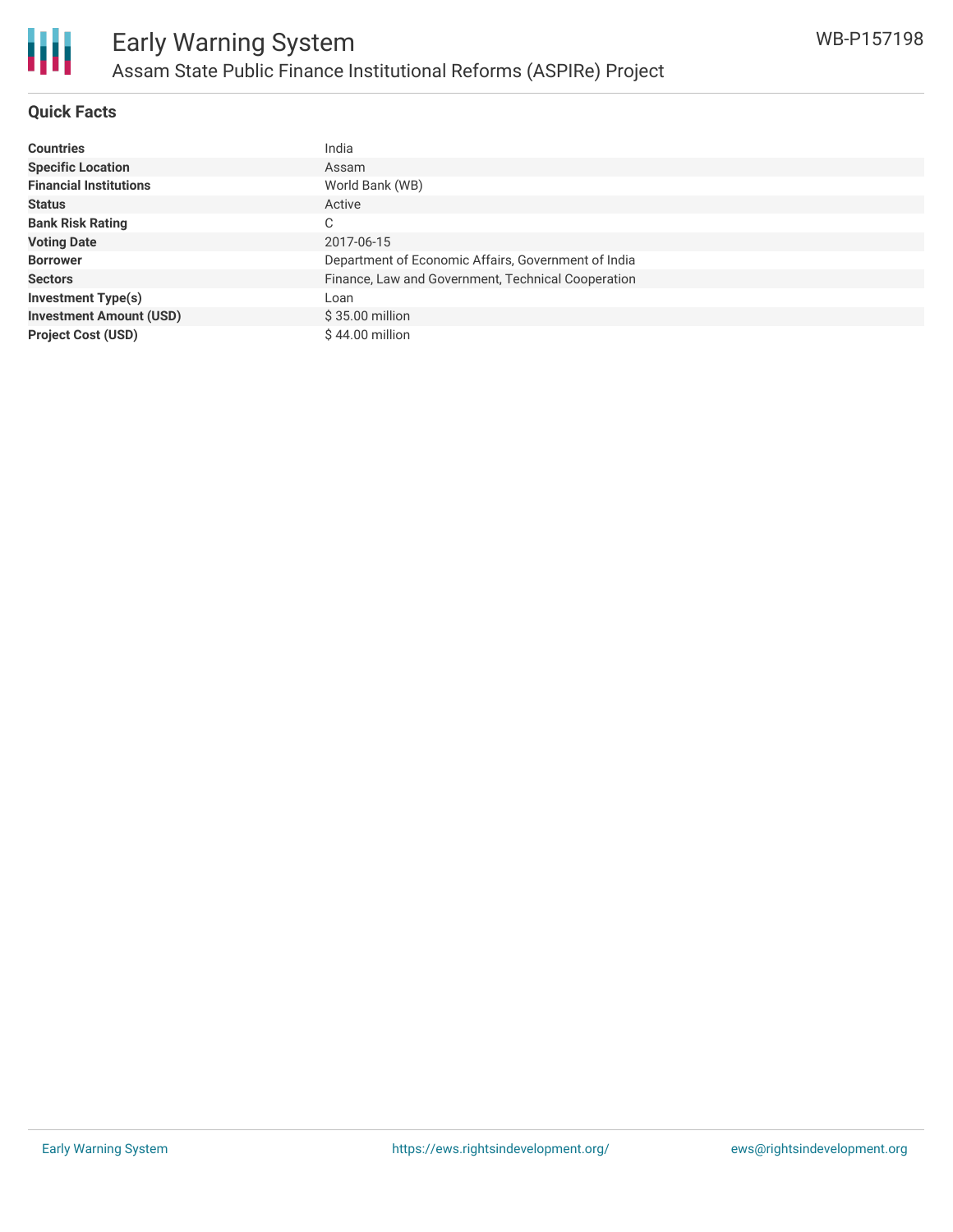

#### **Project Description**

This project provides financing for improved transparency in budget execution and efficiency in tax administration in Assam. The components of the project include developing public financial management through:

- strengthening cash and debt management;
- strengthening public procurement framework and scaling up e-procurement;
- strengthening public-private partnership framework and institutional capacity;
- institutional strengthening of finance department;
- training and capacity building to implementing departments;

and developing expenditure and revenue information systems through:

- design of financial management information systems (FMIS);
- enhancing e-collection and e-payment systems;
- institutional strengthening in the office of the commissioner of taxes.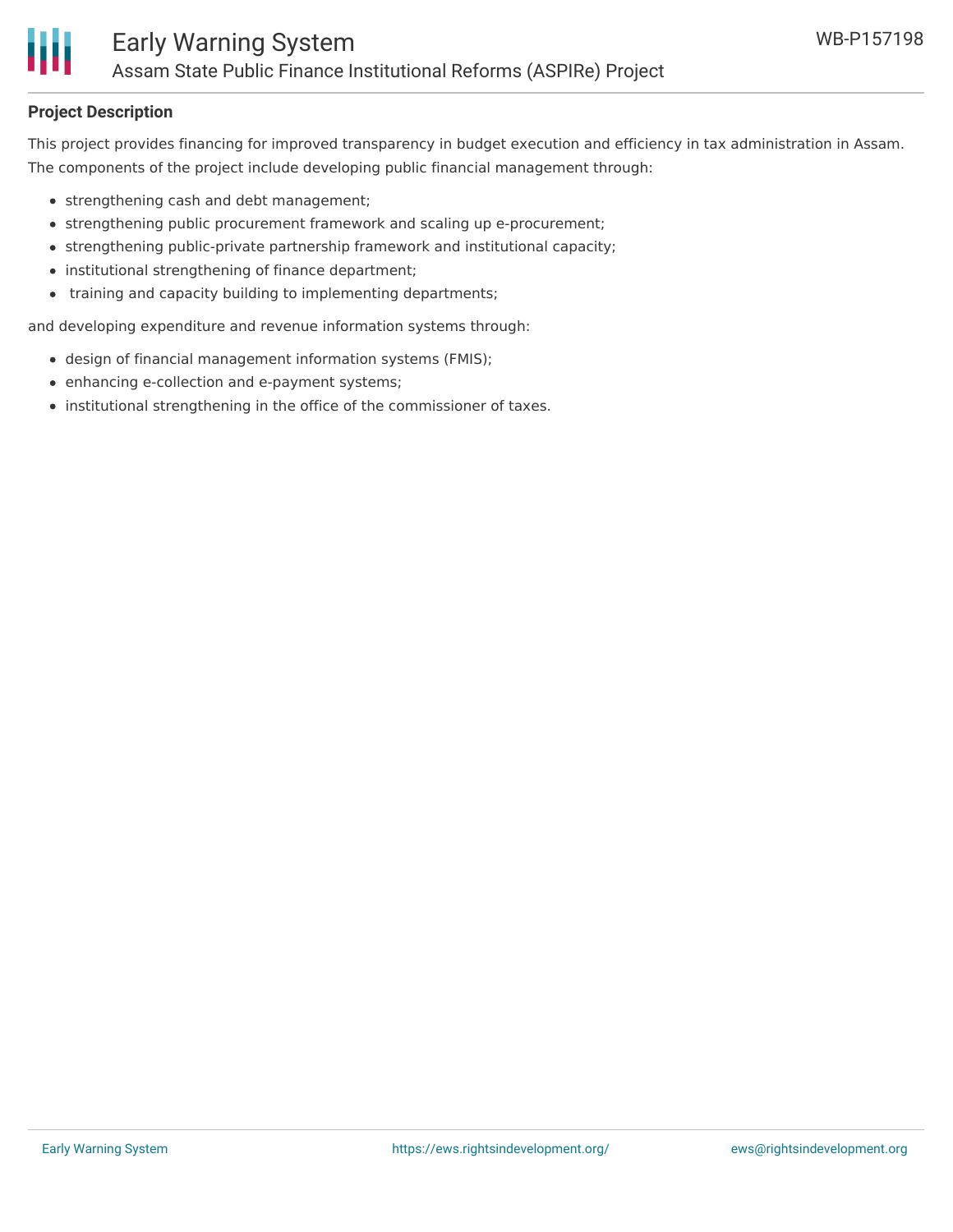

### Early Warning System Assam State Public Finance Institutional Reforms (ASPIRe) Project

#### **Investment Description**

World Bank (WB)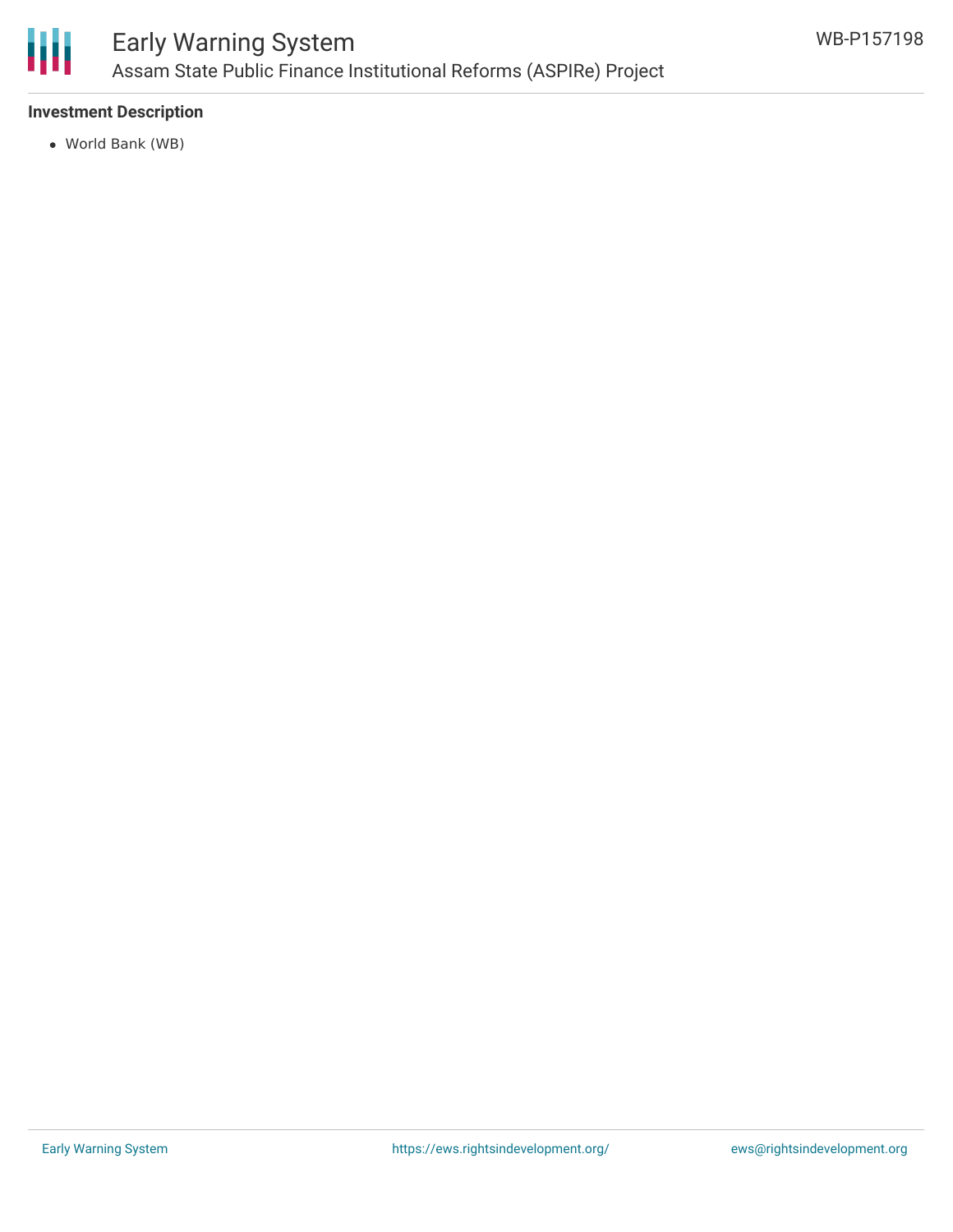

#### **Contact Information**

#### **World Bank:**

Contact: Mohan Gopalakrishnan Title: Sr Financial Management Specia

#### **Borrower/Client/Recipient:**

Name: Republic of India Contact: Mr. Lekhan Thakkar Title: Director (MI) Email: lekhan.t@nic.in

#### **Implementing Agencies:**

Assam Society for Comprehensive Financial Management System (AS-CFMS) Contact: Anurag Goel Title: Commissioner of Tax and Project Director (ASPIRe) Email: cotassam@yahoo.com